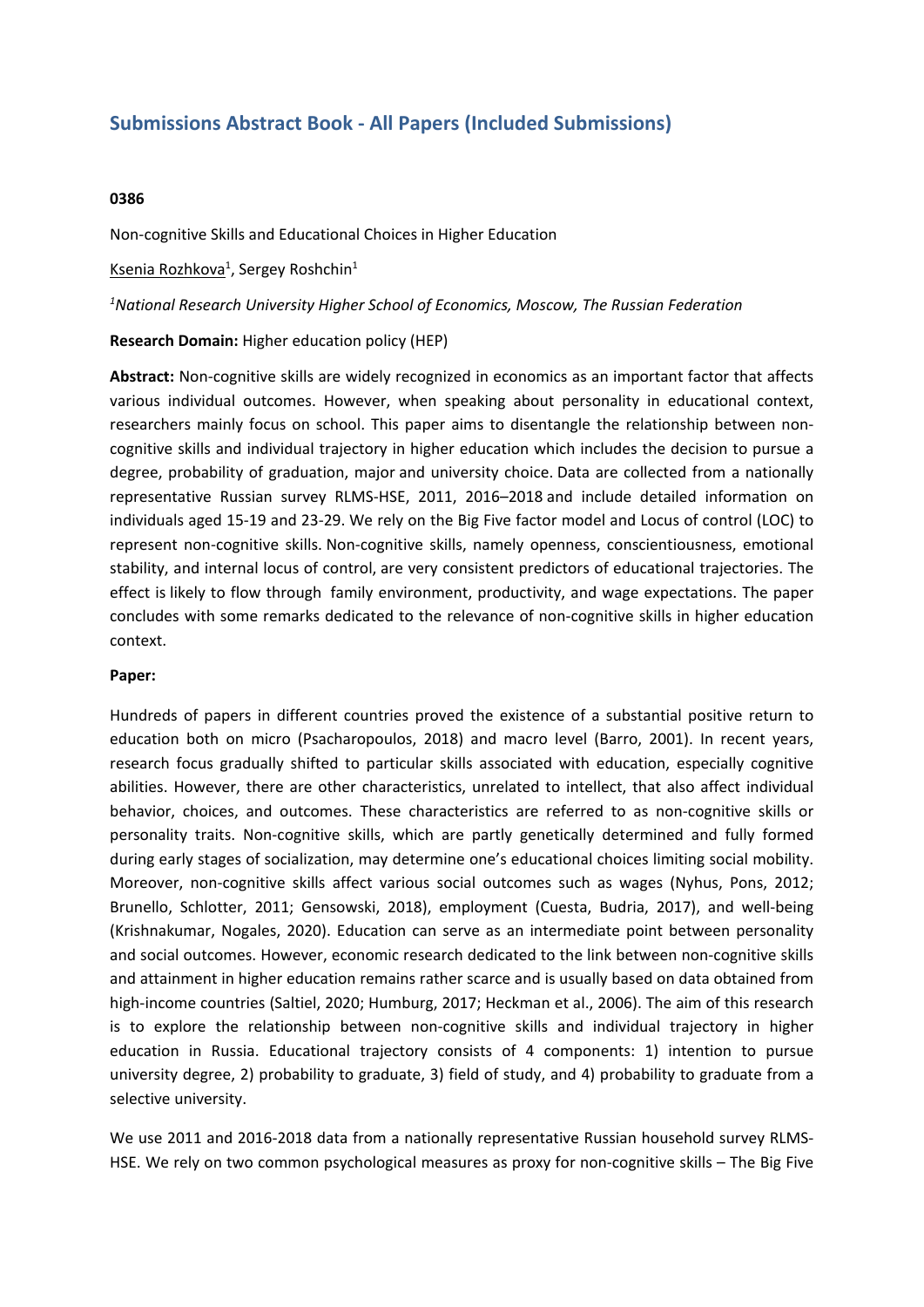and locus of control (LOC). The survey module dedicated to the Big Five consists of 24 behavioral questions which require an answer on <sup>a</sup> scale from 1 to 4. Each Big Five category is calculated as an average of the included facets standardized with <sup>a</sup> mean of 0 and <sup>a</sup> standard deviation of 1. The survey module dedicated to locus of control consists of 7 questions which are also self-evaluated on <sup>a</sup> scale from 1 to 4. We construct an integral measure of internal locus of control as an average of the said questions.

To begin with, we use <sup>a</sup> probit model to estimate the probability of an intention to pursue university degree in the next 3 years. The sample is limited to adolescents aged 15-19 who are not yet involved in higher education. The set of explanatory and control variables include gender, cognitive abilities, non-cognitive skills, socio-economic background and family composition. We run separate regressions for the upper and lower halves of income distribution as well as for males and females.

Next, we assume non-cognitive skills to be stable and analyze the relationship between non-cognitive skills measured later in life to explain earlier educational choices. The sample is limited to adults aged 23-29. Firstly, we use <sup>a</sup> probit model to estimate the probability of university graduation. Secondly, we use <sup>a</sup> multinominal logit model to estimate the probability to graduate in <sup>a</sup> particular field of study (1-STEM, 2-education and health,  $3 -$  economics and management,  $4 -$  liberal arts,  $5 -$  law). Thirdly, we use <sup>a</sup> multinominal logit regression and <sup>a</sup> probit model to estimate the probability to graduate from <sup>a</sup> selective (based on entrance exam) or <sup>a</sup> leading (i.e. research universities, federal universities and participants of "5-100" project) Russian university.

Our strategy has several limitations arising due to data constraints. One of the core problems is endogeneity. We address this problem in <sup>a</sup> series of robustness checks and thoroughly analyze possible reversed causality between non-cognitive skills and educational attainment.

Our preliminary results suggest that non-cognitive skills are consistent predictors of educational choices both in terms of intentions and actual attainment. Openness to experience, conscientiousness, and internal locus of control are significantly related to the intention to pursue <sup>a</sup> degree. However, we find differences for the lower and upper parts of the income distribution which is consistent with previous research (Lundberg, 2013; Peter, Storck, 2014) and can be explained with the process of skill formation. Similarly, openness to experience, neuroticism, and internal locus of control are associated with the probability to graduate. Concerning field of study, emotionally stable individuals are more likely to have <sup>a</sup> degree in law, agreeable people tend to major in liberal arts, while openness to experience and internal locus of control are associated with graduating in STEM. Finally, graduating from the most selective universities in Russia is associated with higher levels of conscientiousness and neuroticism. Our analysis suggests that policy interventions aimed at reducing inequality should promote positive non-cognitive skills, namely openness, conscientiousness, and internal locus of control, during early stages of schooling.

# **References:**

- 1. Barro, R. J. (2001) Human capital and growth. *American Economic Review*, *91*(2), 12-17.
- 2. Brunello, G., Schlotter, M. (2011) Non-cognitive Skills and Personality Traits: Labour Market Relevance and Their Development in Education & Training Systems. IZA Discussion Paper No